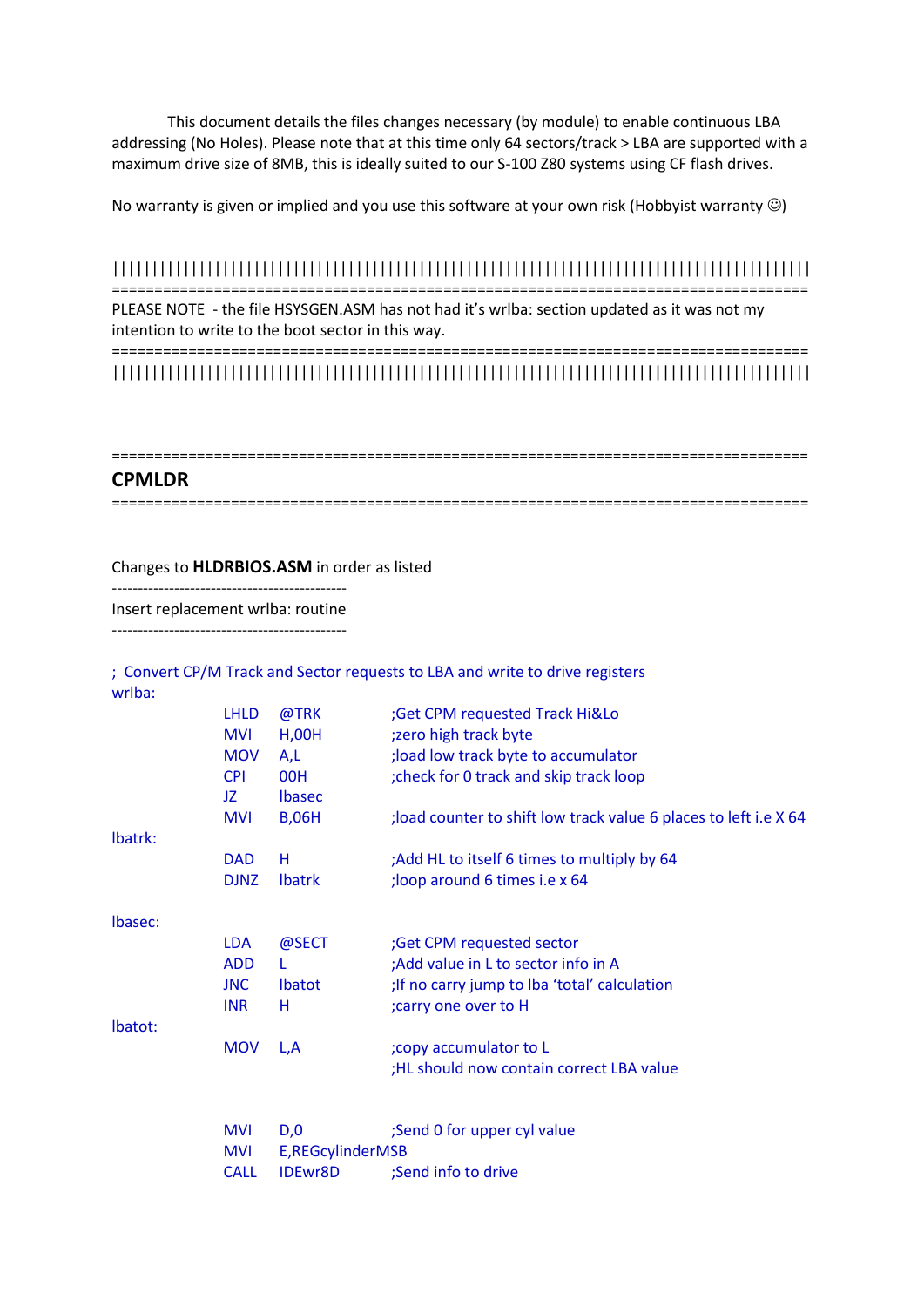MOV D,H ;load lba high byte to D from H MVI E,REGcylinderLSB CALL IDEwr8D ;Send info to drive MOV D,L ;load lba low byte to D from L MVI E,REGsector CALL IDEwr8D ;Send info to drive MVI D,1 ;For now, one sector at a time MVI E,REGseccnt CALL IDEwr8D RET

--------------------------------------------------------------------

Updated disk parameter block to specify 64 sectors --------------------------------------------------------------------

; IDE HARD DISK PARAMETER BLOCK: HD\$DPB: DPB 512,64,256,2048,1024,1,8000H

### ==================================================================================

## **CPM3.SYS**

Changes to **HIDE3.ASM** in order as listed ----------------------------------------------------

Updated number of sectors to 40H (64)

----------------------------------------------------

MAXSEC EQU 40H ;Sectors per track for CF my Memory drive, Kingston CF 8G. ; (CPM format, 0-3D) ; Value changed to 40H for 'No Holes' LBA

--------------------------------------------------------------------

Updated disk parameter block to specify 64 sectors

-------------------------------------------------------------------- IDEHD\$DPB: ; DPB 512,32,512,2048,1024,2,8000H ; DPB 256,32,1001,2048,1024,2,8000H ; DPB 512,60,256,2048,1024,1,8000H ; DPB 512,62,252,2048,1024,1,8000H DPB 512,64,256,2048,1024,1,8000H